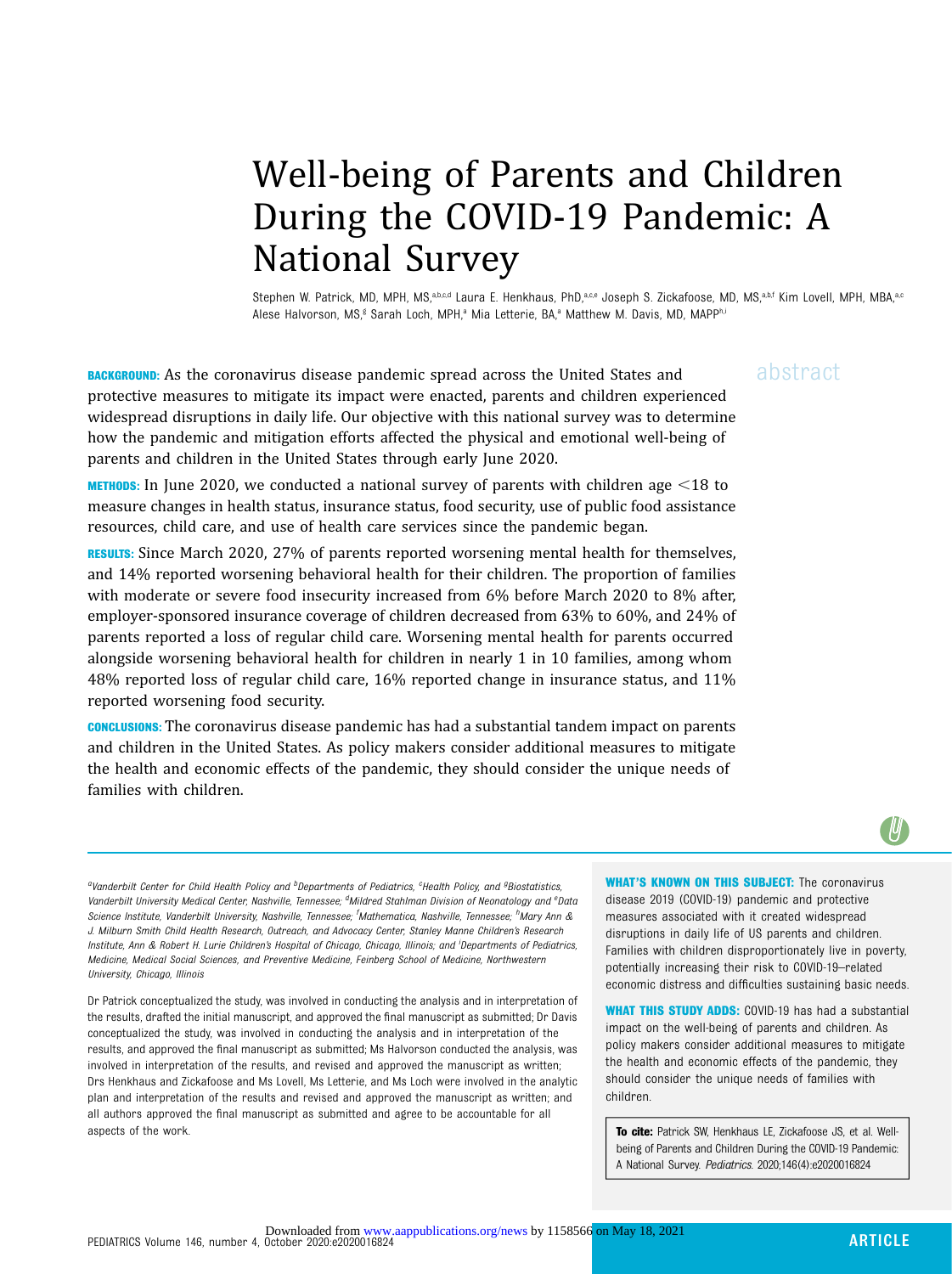The emergence of coronavirus disease 2019 (COVID-19) has had a sudden and profound effect on communities nationwide. As cases and deaths due to the novel virus increased, protective measures such as physical distancing were enacted to mitigate the virus' spread, $1$ resulting in abrupt closures of schools, child care, community programs, and workplaces. These changes have resulted in social isolation, psychological distress among adults, $^2$  $^2$  and substantial economic distress, $3$  with the highest level of unemployment since the Great Depression.<sup>[4](#page-6-0)</sup>

Families with children have faced myriad stresses from losses of economic and psychological support for parents and their children. In addition, families with children disproportionately live in poverty,<sup>[5](#page-6-0)</sup> potentially increasing the risk of economic distress through acute job loss and related difficulties sustaining basic needs, such as food security and reliable child care. Each of these stressors, in turn, may increase psychological strain on families. Government agencies<sup>[6](#page-6-0)</sup> and professional organizations<sup>[7](#page-6-0)</sup> have expressed concern that children, in particular, may be at increased risk for psychological disturbances. Despite concern that parents and children may both be at risk for many of the sequalae associated with the COVID-19 pandemic, data on the impact of COVID-19 on these populations are sparse.

Our objective with this national survey of parents with children  $<$ 18 years old was to determine how the COVID-19 pandemic and mitigation efforts affected the physical and emotional well-being of parents and children in the United States. We further aimed to examine how the economic downturn due to COVID-19 affected health insurance status, caregiver responsibilities, and supports to mitigate hunger.

# **METHODS**

# Data Collection

We fielded the Vanderbilt Child Health COVID-19 Poll from June 5 to 10, 2020, using the Ipsos KnowledgePanel, a large online research panel created by using probability-based address sampling of US households. $8-13$  $8-13$  $8-13$  Households without Internet at the time of recruitment are provided with an Internet-enabled tablet. Participants in KnowledgePanel receive nominal periodic incentives to participate. This study of unidentified persons was considered exempt from human subjects review by the Vanderbilt University Medical Center Institutional Review Board.

# Survey Methods

For this survey, we included parents in KnowledgePanel with at least 1 child in the household  $\leq$ 18 years old. Eligible participants were randomly selected from the standing panel, sent an e-mail notification, and sent a subsequent reminder 3 days later. This survey had a 50% completion rate,<sup>[14](#page-6-0)</sup> with a total of 1011 responses. Survey weights were designed to provide national estimates of parents with children  $\leq$ 18 years of age, accounting for differential nonresponse. Benchmarks for survey weighting were obtained from the 2019 March Supplement of the Current Population Survey<sup>[15](#page-6-0)</sup> for all variables, except for language proficiency, which was obtained from the 2018 American Community Survey.[16](#page-7-0) Survey weights were constructed by first ranking geodemographic distributions of the  $\geq$ 18-years parent population with children ages 0 to 17 years. Once all survey data were collected, design weights were adjusted to account for differential nonresponse. The following demographic data were collected and used in survey weights: respondent self-identified sex (male and female), respondent age (18–34, 35-44, 45+), race and ethnicity

(white and non-Hispanic, Black and non-Hispanic, other and non-Hispanic, Hispanic,  $2+$  races and non-Hispanic), census region (Northeast, Midwest, South, and West), metropolitan status (metro and nonmetro), education (less than high school, high school, some college, bachelor or higher), annual household income  $\approx$  \$25 000, \$25 000–\$49 999, \$50 000–\$74 999, \$75 000–\$99 999, \$100 000–\$149 999,  $\geq$ \$150 000), and language [\(Supplemental](https://pediatrics.aappublications.org/lookup/suppl/doi:10.1542/peds.2020-016824/-/DCSupplemental/) [Information\)](https://pediatrics.aappublications.org/lookup/suppl/doi:10.1542/peds.2020-016824/-/DCSupplemental/).

# Survey Instrument

We developed the survey instrument to capture changes in physical, mental (parent), and behavioral (child) health; health insurance status; food security; use of public food assistance resources; child care; and use of health care services. We adapted questions from the National Survey of Children's Health on food security, enrollment in food assistance programs (eg, the Special Supplemental Nutrition Program for Women, Infants, and Children [WIC] and the Supplemental Nutrition Assistance Program [SNAP]), and health insurance.<sup>17</sup> We constructed additional questions to capture changes in the physical health of parents and children, parents' mental health, children's behavioral health, children's insurance status, and child care. For all questions about changes, we asked respondents to use March 2020 as the reference point for the period before or at the beginning of the pandemic. We also asked questions about delays in medical care among children ([Supplemental](https://pediatrics.aappublications.org/lookup/suppl/doi:10.1542/peds.2020-016824/-/DCSupplemental/) [Information\)](https://pediatrics.aappublications.org/lookup/suppl/doi:10.1542/peds.2020-016824/-/DCSupplemental/). We categorized food insecurity as mild ("we could always afford enough to eat but not always the kinds of food we should eat"), moderate ("sometimes we could not afford enough to eat"), and severe ("often we could not afford enough to eat"). The survey was available in English and Spanish.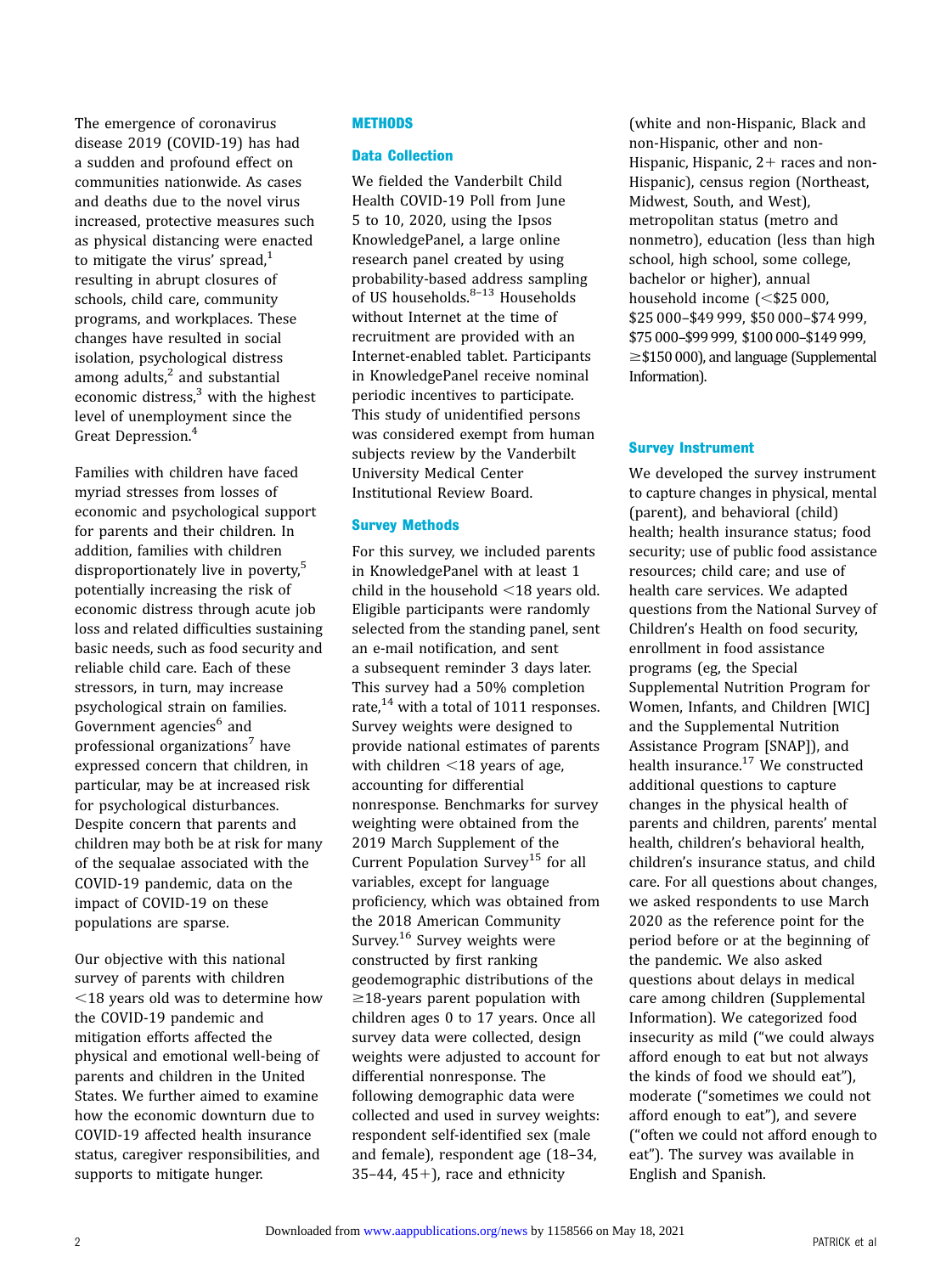## Data Analysis

We conducted all analyses using survey weights to provide national estimates. Descriptive statistics were calculated to summarize response frequency. Respondents who refused to answer a question were considered missing and not used in calculating proportions. All questions had  $<$  0.5% refusals. We report all summary statistics as the weighted proportion estimate with its 95% confidence interval (CI). We conducted significance testing for unpaired questions using Rao-Scott corrected  $\chi^2$  tests. For paired testing of questions that asked for pre– and post–COVID-19 comparisons, we used global P values from McNemar and Exact Multinomial tests for symmetry. The significance level was set at  $\alpha$  = .05, and all tests were 2-sided. All analyses were conducted by using R version 3.6.2 (R Core Team, Vienna, Austria).

#### RESULTS

# Changes in Health Status, Health Insurance, and Health Care Delays

Compared to March 2020, 26.9% (95% CI: 23.9% to 29.9%) of parents reported worsening of mental health, and 14.3% (95% CI: 12.0% to 16.7%) reported worsening in their children's behavioral health ([Fig 1\)](#page-3-0). For physical health, 17.7% (15.0% to 20.3%) of parents reported a worsening of their own, and 3.8% (2.5% to 5.1%) reported a worsening of their children's.

The reported declines in mental health for parents, behavioral health for children, and physical health were similar across respondents from most racial and ethnic, income, and education groups and US Census Regions, but female and unmarried parents reported higher rates of worsening of their own mental health. Furthermore, a higher proportion of families with younger children reported worsening mental and behavioral health when compared

with families with older children (Table 1). Approximately 1 in 10 (9.6%, 7.6%–11.7%) parents reported worsening of both their mental health and their children's behavioral health [\(Supplemental](https://pediatrics.aappublications.org/lookup/suppl/doi:10.1542/peds.2020-016824/-/DCSupplemental/) [Tables 4](https://pediatrics.aappublications.org/lookup/suppl/doi:10.1542/peds.2020-016824/-/DCSupplemental/) and [5](https://pediatrics.aappublications.org/lookup/suppl/doi:10.1542/peds.2020-016824/-/DCSupplemental/)).

Parents reported statistically significant differences in the source of their children's health insurance compared to March 2020, with a decrease in employer-sponsored insurance, small increases in other sources of private insurance and public insurance, and no substantial change in the proportion who were uninsured (Table 2;  $P < .001$ ). Slightly more than one-third (39.9%, 36.6%–43.2%) of families reported cancellations or delays in their children's health care since March 2020. The most commonly delayed visit types were well-child visits (49.4%, 44.0%–54.7%), visits with subspecialists (13.0%, 9.5%–16.5%), and behavioral health visits (9.4%, 6.3%–12.5%) ([Supplemental](https://pediatrics.aappublications.org/lookup/suppl/doi:10.1542/peds.2020-016824/-/DCSupplemental/) [Table 6\)](https://pediatrics.aappublications.org/lookup/suppl/doi:10.1542/peds.2020-016824/-/DCSupplemental/).

#### Food Security

Parents reported more food insecurity at the time of the survey compared to March 2020, with the proportion reporting any food insecurity increasing from 32.6% (29.4%–35.8%) to 36.0% (32.7%–39.3%) (Table 2 and [Supplemental Table 9](https://pediatrics.aappublications.org/lookup/suppl/doi:10.1542/peds.2020-016824/-/DCSupplemental/)). Parents did not report significant changes in enrollment in SNAP or WIC. There was a statistically significant difference in parents reporting the use of food banks or pantries before and after March 2020, but the absolute increase was small (0.3 percentage points). An estimated 17.5% (14.8%–20.1%) of parents reported that their children received free or reduced-price lunch at schools before the pandemic, making them eligible for free school-related food programs and the Pandemic Electronic Benefit Transfer (P-EBT) program during COVID-19. At the

time of the survey, 15.4% (12.9%–17.8%) of all parents reported receiving free food from schools for their children, and 5.0% (3.5%–6.5%) reported enrollment in the P-EBT program.

## Child Care

Disruptions in child care were common, with nearly one-quarter (24.1%, 21.1%–27.1%) of parents reporting loss of regular child care. Among parents who lost child care, the majority (74.1%, 67.6%–80.7%) reported that their child was watched by a parent [\(Supplemental Table 7](https://pediatrics.aappublications.org/lookup/suppl/doi:10.1542/peds.2020-016824/-/DCSupplemental/)). Disruption of regular child care varied substantially by the age of the children in the home. For homes with children 0 to 5 years old, 38.6% (33.4%–43.7%) experienced disruptions, compared with 7.5% (4.9%–10.1%) of families with adolescents 13 to 17 years old [\(Supplemental Table 8](https://pediatrics.aappublications.org/lookup/suppl/doi:10.1542/peds.2020-016824/-/DCSupplemental/)).

# Factors Co-Occurring With Parent Mental Health and Child Behavioral **Health**

Among the 10% of families in which parents reported worsening of both their own mental health and their children's behavioral health, 47.6% (36.3%–58.9%) lost regular child care during the pandemic, and 11.1% (3.7%–18.5%) also reported less food security (Table 3).

# **DISCUSSION**

Parents and children have been substantially affected by the COVID-19 pandemic. More than 1 in 4 parents reported worsening mental health, and 1 in 7 parents reported worsening behavioral health for their children since the pandemic began. Worsening of parental mental health and children's behavioral health were at times intertwined, with nearly 1 in 10 families reporting worsening of both. Loss of child care, delays in health care visits, and worsened food security were common among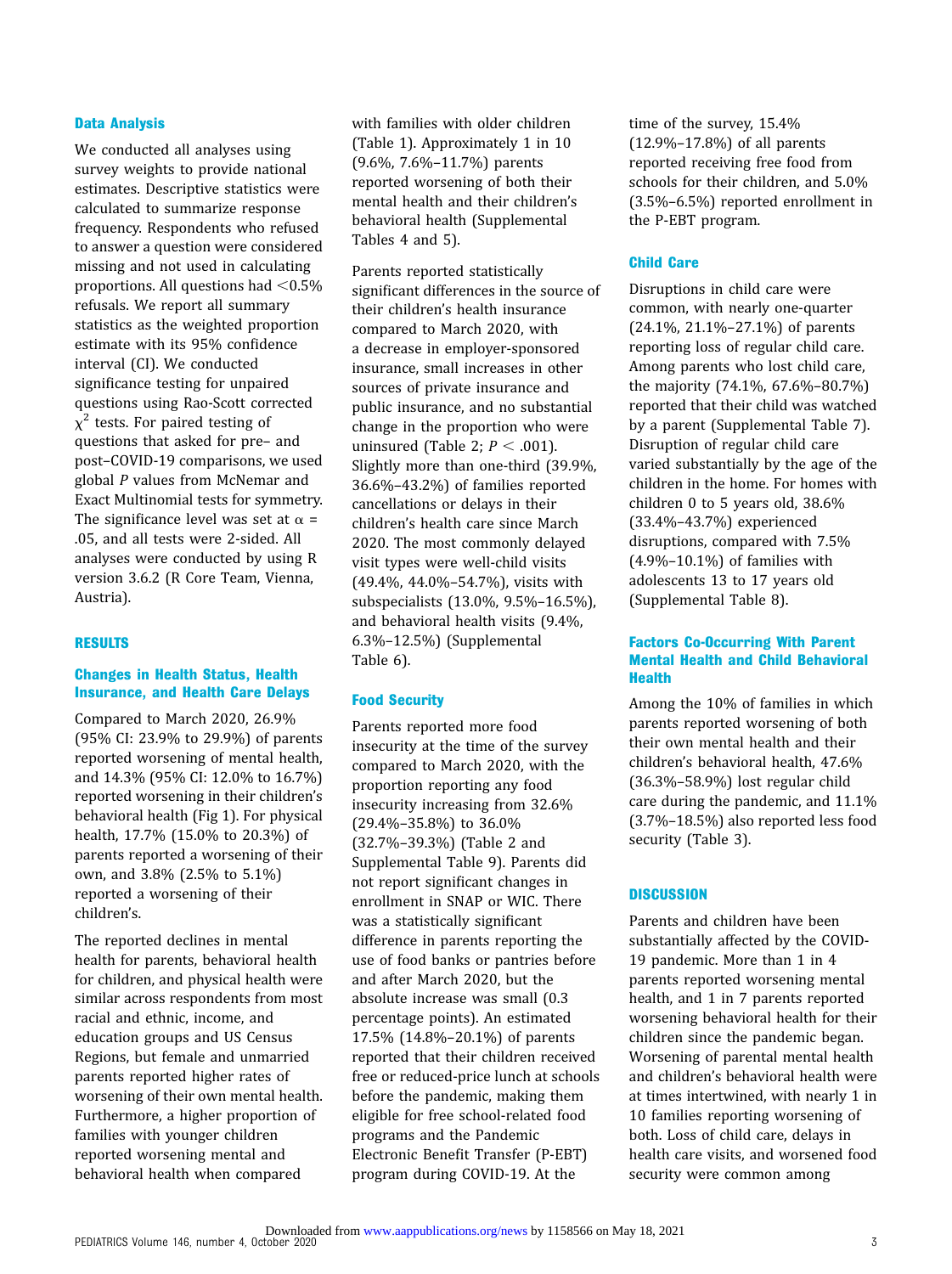<span id="page-3-0"></span>

#### FIGURE 1

Parental physical and mental health and child physical and behavioral health changes since March 2020. A, Parental and child physical health changes. B, parental mental health and child behavioral health changes. Differences in health status between parents and children  $P < .001$  by Rao-Scott corrected  $\chi^2$  test.

families experiencing worse mental and behavioral health.

Disruption in routines can be detrimental for children, especially those already with behavioral health diagnoses[.18](#page-7-0) For some children, this is complicated by challenges accessing traditional office-based services and the loss of mental health services that students may receive at school.<sup>[19](#page-7-0)</sup> In a recent poll, it was found that parents were worried about how

school closure was affecting their children's mental and emotional health, $20$  and similar disruptions are evident in our study. The American Academy of Pediatrics, the American Academy of Child and Adolescent Psychiatry, $21$  and the American Psychiatric Association<sup>[21](#page-7-0)</sup> recently released guidance on school reopening that addresses physical and mental well-being of children. These recommendations suggest that schools prepare for a range of mental health conditions among children, provide enhanced training for teachers, engage mental health professionals in COVID-19–related messaging to children, address the mental health needs of staff, and focus additional resources for children with special needs. The issues around school openings across the United States are complex, and plans will vary by community. In some communities, school will be remote, and schools should consider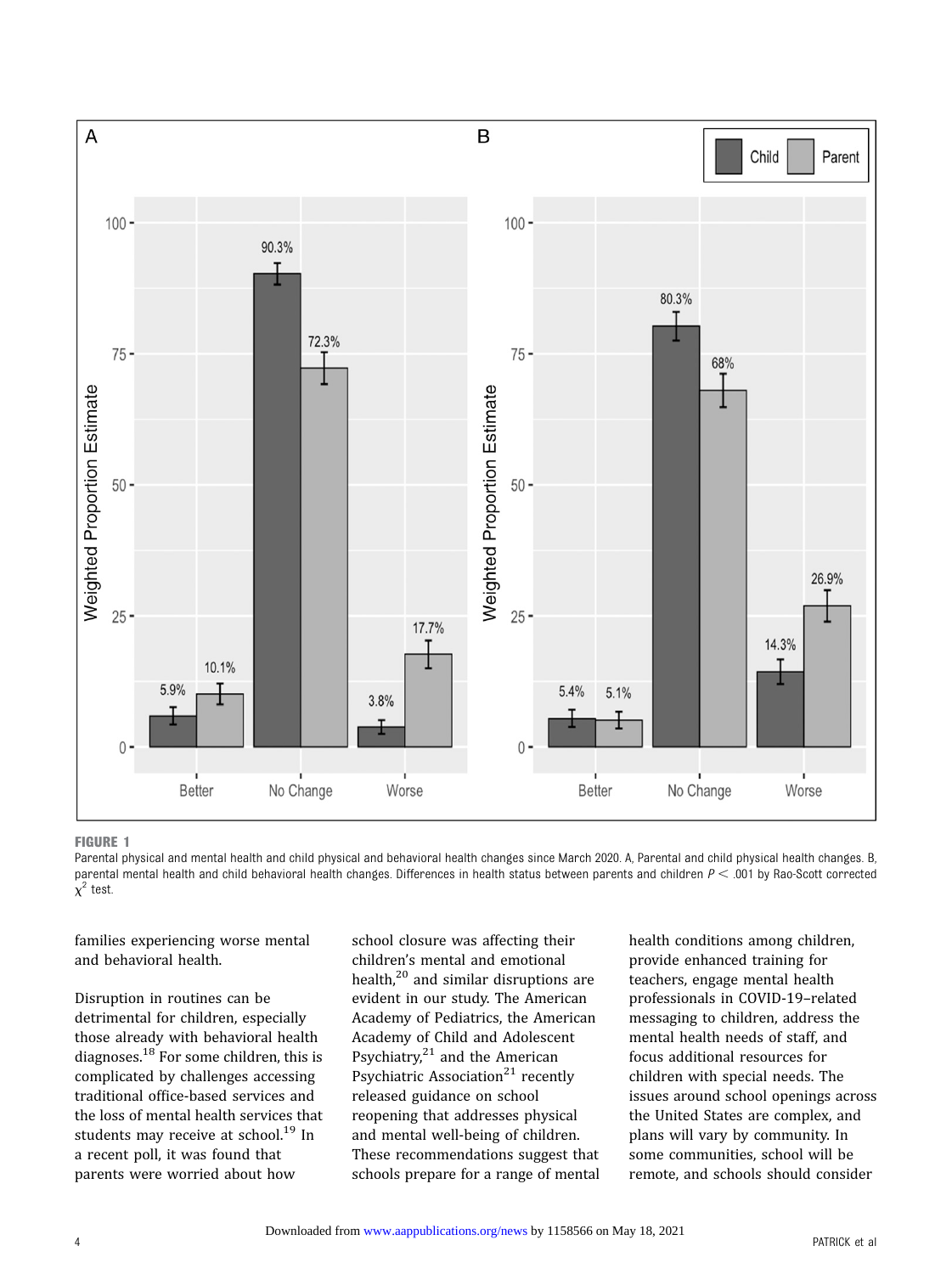| Reference Before March 2020               | Parent                                                                      |                     | Child                       |                                                                       |  |
|-------------------------------------------|-----------------------------------------------------------------------------|---------------------|-----------------------------|-----------------------------------------------------------------------|--|
|                                           | Physical Health, Weighted % Mental Health, Weighted %<br>$(95% \text{ Cl})$ | $(95% \text{ Cl})$  | (95% CI)                    | Physical Health, Weighted % Behavioral Health, Weighted %<br>(95% CI) |  |
| Parent education                          |                                                                             |                     |                             |                                                                       |  |
| High school or less $(n = 343)$           | 12.5 (8.4 to 16.6)                                                          | 23.3 (18.1 to 28.6) | $2.9$ (0.8 to 5.0)          | 11.8 (7.9 to 15.6)                                                    |  |
| Some college $(n = 261)$                  | 20.5 (14.9 to 26.1)                                                         | 28.1 (21.9 to 34.4) | 4.5 (1.5 to 7.5)            | 16.8 (11.6 to 22.1)                                                   |  |
| 4-y college degree or more<br>$(n = 407)$ | 20.2 (16.0 to 24.3)                                                         | 29.0 (24.5 to 33.5) | $4.1$ (2.1 to 6.1)          | 14.9 (11.4 to 18.3)                                                   |  |
| Race and ethnicity                        |                                                                             |                     |                             |                                                                       |  |
| White non-Hispanic ( $n = 579$ )          | 16.8 (13.8 to 19.8)                                                         | 29.0 (25.3 to 32.6) | $2.7$ (1.5 to 3.9)          | 15.8 (12.8 to 18.8)                                                   |  |
| Black non-Hispanic ( $n = 109$ )          | 16.4 (7.6 to 25.2)                                                          | 26.1 (15.3 to 37.0) | $2.1$ (-0.8 to 4.9)         | 15.0 (7.1 to 22.9)                                                    |  |
| Hispanic ( $n = 221$ )                    | 17.6 (11.4 to 23.8)                                                         | 20.4 (13.9 to 26.8) | 5.2 (1.6 to 8.7)            | 11.1 (6.1 to 16.0)                                                    |  |
| Other $(n = 103)$                         | 24.0 (13.4 to 34.5)                                                         | 29.6 (18.6 to 40.6) | 9.0 (1.7 to 16.4)           | 12.2 (3.8 to 20.5)                                                    |  |
| Income                                    |                                                                             |                     |                             |                                                                       |  |
| $<$ 25 000 (n = 91)                       | 19.1 (10.2 to 28.1)                                                         | 22.7 (13.1 to 32.3) | $5.5$ (-0.6 to 11.6)        | 17.6 (8.6 to 26.6)                                                    |  |
| $25\,000 - 50\,000$ (n = 164)             | 19.2 (11.9 to 26.6)                                                         | 30.1 (21.7 to 38.6) | 7.1 (2.4 to 11.9)           | 15.0 (8.7 to 21.3)                                                    |  |
| $50000 - 100000(n = 313)$                 | 14.7 (10.2 to 19.2)                                                         | 26.2 (20.8 to 31.6) | $1.6$ (0.3 to 2.9)          | 15.8 (11.2 to 20.4)                                                   |  |
| $>100000(n = 444)$                        | 18.8 (15.0 to 22.7)                                                         | 27.0 (22.6 to 31.3) | 3.8 (1.9 to 5.7)            | 12.3 (9.2 to 15.4)                                                    |  |
| Marital status                            |                                                                             |                     |                             |                                                                       |  |
| Married ( $n = 817$ )                     | 16.7 (13.9 to 19.5)                                                         | 25.0 (21.8 to 28.2) | 3.5 (2.1 to 4.9)            | 13.2 (10.7 to 15.7)                                                   |  |
| Unmarried ( $n = 194$ )                   | 21.6 (14.7 to 28.6)                                                         | 34.7 (26.7 to 42.7) | 4.9 (1.3 to 8.6)            | 19.0 (12.5 to 25.5)                                                   |  |
| Parent sex                                |                                                                             |                     |                             |                                                                       |  |
| Female $(n = 560)$                        | 18.5 (14.9 to 22.1)                                                         | 31.5 (27.3 to 35.8) | 3.2 (1.7 to 4.8)            | 15.8 (12.6 to 19.1)                                                   |  |
| Male $(n = 451)$                          | 16.7 (12.8 to 20.5)                                                         | 21.1 (17.0 to 25.1) | 4.5 (2.3 to 6.7)            | 12.5 (9.1 to 15.8)                                                    |  |
| Census region                             |                                                                             |                     |                             |                                                                       |  |
| Northeast $(n = 163)$                     | 19.5 (12.5 to 26.6)                                                         | 28.7 (20.5 to 36.8) | 3.3 (0.2 to 6.4)            | 18.3 (11.5 to 25.1)                                                   |  |
| Midwest $(n = 217)$                       | 18.8 (13.4 to 24.3)                                                         | 30.6 (24.0 to 37.1) | 3.0 (0.6 to 5.4)            | 14.9 (9.8 to 19.9)                                                    |  |
| South $(n = 381)$                         | 15.8 (11.5 to 20.1)                                                         | 23.7 (18.8 to 28.6) | 4.1 $(1.7 \text{ to } 6.4)$ | 10.5 (7.1 to 13.9)                                                    |  |
| West $(n = 249)$                          | 18.2 (13.1 to 23.3)                                                         | 27.3 (21.6 to 32.9) | 4.4 (1.7 to 7.2)            | 17.1 (12.2 to 21.9)                                                   |  |
| Child(ren) $agea$                         |                                                                             |                     |                             |                                                                       |  |
| $0-5$ $(n = 462)$                         | 20.8 (16.5 to 25.1)                                                         | 31.4 (26.5 to 36.2) | 2.5 (0.8 to 4.2)            | 17.8 (13.8 to 21.8)                                                   |  |
| $6-12(n = 512)$                           | 19.9 (16.1 to 23.7)                                                         | 29.9 (25.6 to 34.2) | 5.2 (3.1 to 7.4)            | 14.9 (11.6 to 18.2)                                                   |  |
| $13-17$ $(n = 448)$                       | 14.4 (10.9 to 17.9)                                                         | 22.1 (18.0 to 26.2) | 4.1 (2.0 to 6.2)            | 11.3 (8.4 to 14.3)                                                    |  |

TABLE 1 Proportion of Parents and Children With Reported Worsening Physical, Mental, and Behavioral Health Since March 2020 by Demographic Groups

<sup>a</sup> Because of the potential of parents to have children in >1 age group, the n for this section may sum to larger than the total sample size.

working with pediatricians and mental health professionals on how they may address mental health of children, parents and staff even when school is remote. To implement these strategies effectively, Congress could consider enhanced funding to schools to address schools' budgetary challenges related to implementing these recommendations. To address the mental health needs of children, providing funding to support the availability of telebehavioral health services through schools or other sources in the community and parity of coverage and reimbursement between video and audio-only modalities for children who lack reliable Internet access may be important.

We also observed improvements in behavioral, mental, and physical

health for a subset of the population and no changes in these domains for the majority of the population, highlighting the heterogeneity in the effects of the pandemic and its consequences on families. Notably, we find that rates of worsening parental mental health and child behavioral health are similar among many sociodemographic groups (eg, race, income). However, our results suggest that some populations have been disproportionately affected, including single-parent families and those with younger children. Supports for families who lost regular caregiver support for young children may need to be tailored.

Our findings revealed small but potentially important changes to children's insurance status, with an ∼3 percentage point reduction in

employer-sponsored insurance, representing ∼2.5 million children. This decrease within just 1 calendar quarter could be due to the large increase in unemployment $<sup>4</sup>$  $<sup>4</sup>$  $<sup>4</sup>$  that</sup> occurred during the economic recession that followed social distancing measures. We did not find changes in uninsurance status, suggesting that small increases in Medicaid and private plans on health insurance exchanges may offset some short-term losses of employersponsored insurance. However, changes in insurance status and other social influences on health for children should continue to be monitored as the pandemic and the resulting economic effects continue. Congress could consider additional supports to state Medicaid programs through enhancing the federal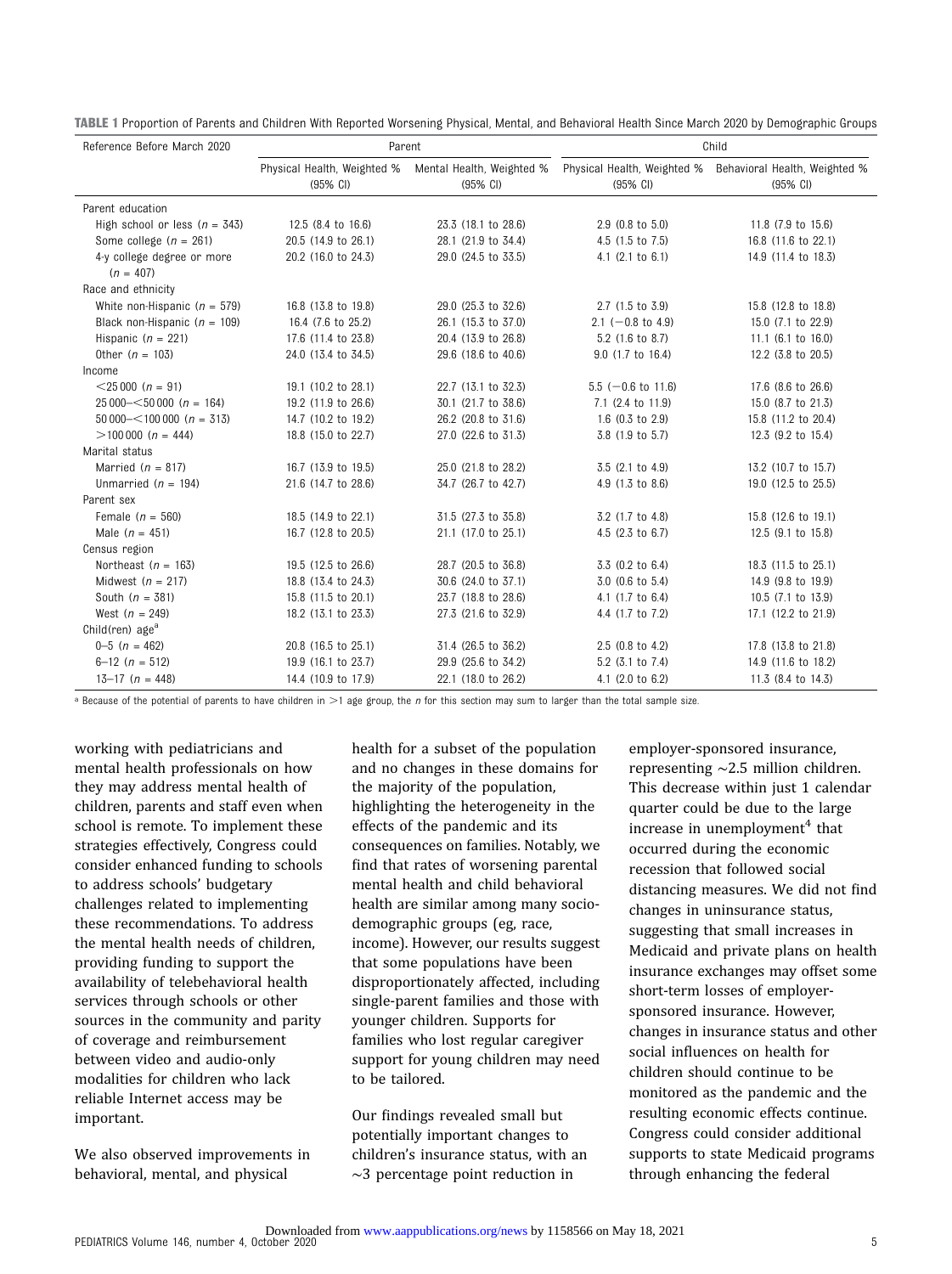| <b>TABLE 2</b> Changes in Insurance Status, Food Insecurity, and Food Assistance Programs, Before and |  |  |  |  |  |  |
|-------------------------------------------------------------------------------------------------------|--|--|--|--|--|--|
| After March 2020                                                                                      |  |  |  |  |  |  |

|                                       | Before March 2020,<br>% (95% CI) | Since March, 2020,<br>% (95% CI) | P      |
|---------------------------------------|----------------------------------|----------------------------------|--------|
| Insurance status <sup>a</sup>         |                                  |                                  | < 0.01 |
| Employer-sponsored insurance          | 62.7 (59.4 to 66.1)              | 59.6 (56.3 to 63.0)              |        |
| Medicaid or CHIP                      | 22.7 (19.7 to 25.7)              | 23.3 (20.3 to 26.3)              |        |
| Private insurance                     | $3.3$ (2.1 to 4.5)               | 4.5 $(3.2 \text{ to } 5.8)$      |        |
| Exchange plan                         | $1.8$ (1.0 to 2.6)               | $2.7$ (1.6 to 3.7)               |        |
| TriCare                               | $3(1.9 \text{ to } 4.0)$         | 3.2 (2.0 to 4.4)                 |        |
| Uninsured                             | 4.1 $(2.6 \text{ to } 5.5)$      | $3.5$ (2.2 to 4.8)               |        |
| Other                                 | 2.4 (1.4 to 3.4)                 | $3.3$ $(2.1 \text{ to } 4.5)$    |        |
| Food insecurity <sup>a</sup>          |                                  |                                  | < 0.01 |
| None                                  | 67.4 (64.2 to 70.6)              | 64.0 (60.7 to 67.3)              |        |
| Mild                                  | 26.7 (23.7 to 29.7)              | 28 (25.0 to 31.1)                |        |
| Moderate                              | $4.6$ (3.1 to 6.1)               | 6.2 (4.4 to 8.1)                 |        |
| Severe                                | $1.3$ (0.4 to 2.2)               | 1.8 $(0.7 \text{ to } 2.8)$      |        |
| Food assistance programs <sup>p</sup> |                                  |                                  |        |
| Food stamps or SNAP                   | 10.1 (8.0 to 12.1)               | $9.5$ (7.5 to 11.6)              | .256   |
| <b>WIC</b>                            | 5.8 (4.0 to 7.6)                 | 5.8 (4.0 to 7.6)                 | 1.000  |
| Food banks                            | $4.6$ (3.1 to 6.2)               | $4.9$ (3.3 to 6.5)               | .002   |
| Free or reduced-price school lunch    | 17.5 (14.8 to 20.1)              |                                  |        |
| P-EBT <sup>c</sup>                    |                                  | $5.0$ (3.5 to 6.5)               |        |
| Free food from school                 |                                  | 15.4 (12.9 to 17.8)              |        |
| None                                  | 74.4 (71.3 to 77.5)              | 70.2 (67.0 to 73.4)              | .001   |

CHIP, Children's Health Insurance Program; —, not applicable.

a Global P value reported from an exact multinomial test for symmetry between paired before and since March 2020 responses.

b P values reported from McNemar tests for symmetry between each paired before and since March 2020 response. <sup>c</sup> Only families who qualified for free or reduced-price school meals pre–COVID-19 were eligible for P-EBT enrollment.

match,[22](#page-7-0),[23](#page-7-0) employer-sponsored insurance by providing subsidies to families to maintain converge (ie, Consolidated Omnibus Budget Reconciliation Act subsidies), and health insurance exchanges through expanded open enrollment periods.

Nearly 1 in 10 families reported moderate or severe food insecurity since March 2020. Despite the increase in food insecurity, there was not an increase in parents reporting

receipt of SNAP or WIC. We found only a small increase in food bank use; however, it is possible that the use of food banks may be underestimated because families may have received food support from organizations they did not identify as food banks (eg, schools). The Families First Coronavirus Response  $Act<sup>24</sup>$  $Act<sup>24</sup>$  $Act<sup>24</sup>$  and the Coronavirus Aid, Relief, and Economic Securities Act<sup>25</sup> were signed into law in March 2020 to provide relief from the economic

TABLE 3 Co-Occurrence of Worsening of Parent Mental Health and Child Behavioral Health With Changes in Food Security, Health Care Delays, Child Care, and Insurance During the COVID-19 Pandemic

|                         | Behavioral and Mental Health Worsening  |                                        |                                                   |  |
|-------------------------|-----------------------------------------|----------------------------------------|---------------------------------------------------|--|
|                         | Parent Only,<br>Weighted,<br>% (95% CI) | Child Only.<br>Weighted,<br>% (95% CI) | Both Child and Parent.<br>Weighted,<br>% (95% CI) |  |
| Worsened food security  | $7.4$ (3.1 to 11.7)                     | 19.0 (6.3 to 31.6)                     | $11.1$ (3.7 to 18.5)                              |  |
| Health care visit delay | 45.1 (37.0 to 53.2)                     | 56.9 (42.5 to 71.4)                    | 55.9 (44.8 to 67.0)                               |  |
| Lost regular child care | 35.1 (27.2 to 43.0)                     | 45.4 (30.8 to 60.1)                    | 47.6 (36.3 to 58.9)                               |  |
| Change in insurance     | $7.5$ (3.8 to 11.3)                     | 8.7 (1.1 to 16.3)                      | 16.0 (8.0 to 24.0)                                |  |

impact of COVID-19.<sup>[26](#page-7-0)</sup> These laws included provisions authorizing emergency funding for food assistance programs, including additional support for existing SNAP recipients and the establishment of the P-EBT program for families with children who receive free or reducedprice meals at school through the National School Lunch Program. The National School Lunch Program serves 30 million children.<sup>[27](#page-7-0)</sup> making schools an essential source of nutrition for many children, many of whom had been out of school for months at the time of our study. In this study, the uptake of P-EBT was limited, although many families appeared eligible on the basis of participation in other food assistance programs. Early reports on P-EBT suggest uneven adoption among states even as need for the program surged. $^{28}$  $^{28}$  $^{28}$  Our findings suggest additional efforts may be needed to mitigate observed reductions in family food security, including connecting families eligible for existing programs with support through outreach and reduction of administrative burdens.

The results of our study should be interpreted in the context of certain limitations. First, our data were collected at one time point rather than longitudinally. However, the recall period was relatively short (3 months), and our results demonstrating worsening behavioral and mental health for children and parents are qualitatively similar to a panel study early in the pandemic from a large city.<sup>[15](#page-6-0)</sup> Second, our survey respondents had higher levels of socioeconomic status compared with nonrespondents. The potential for nonresponse bias should be mitigated by the relatively rich data on nonrespondents and our approach to survey weights. Finally, our data rely on self-reports rather than clinical health assessments or administrative data on enrollment in programs. Our findings about adult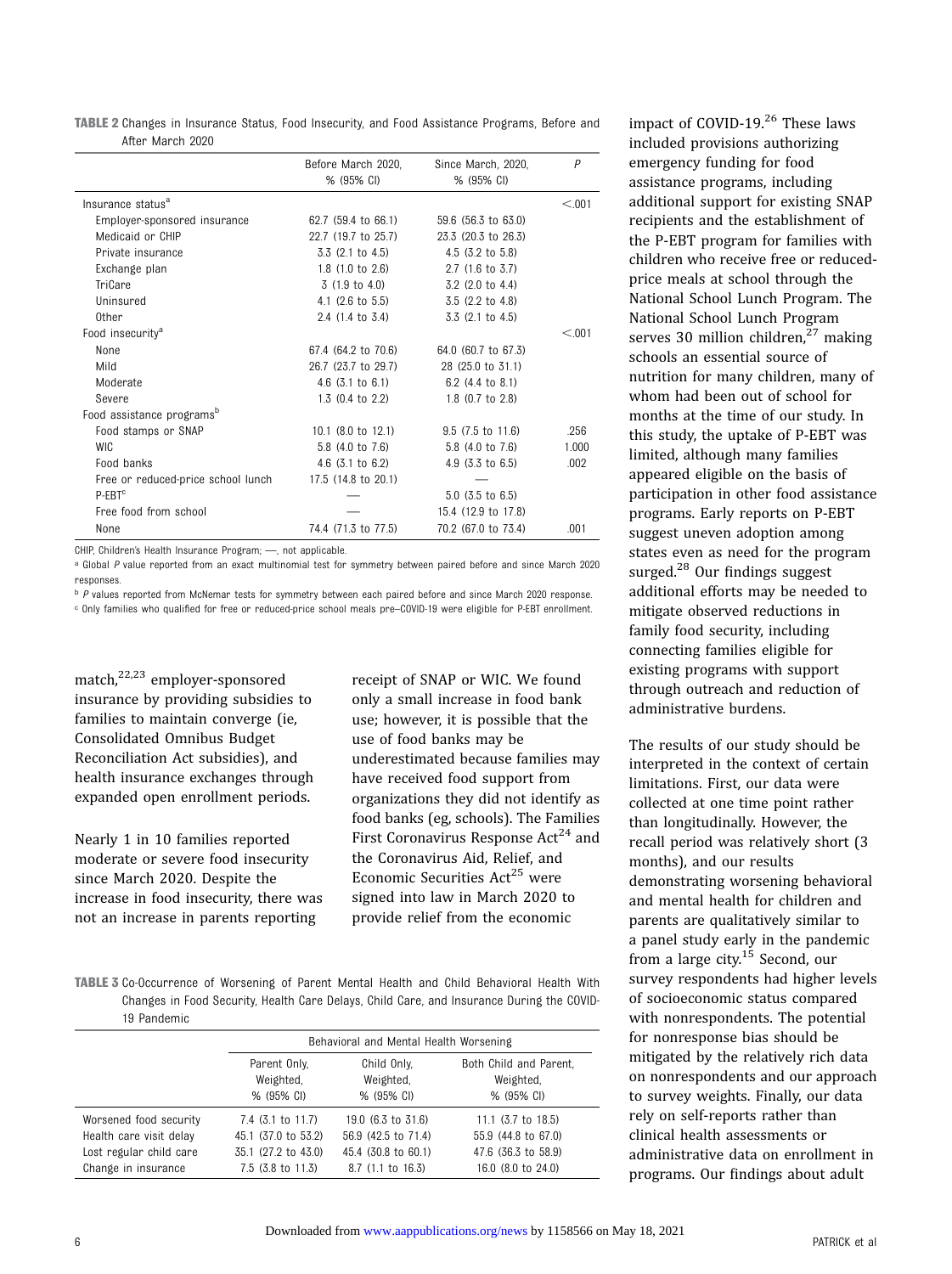<span id="page-6-0"></span>mental health, however, are consistent with a recent poll using the validated Kessler 6 Psychological Distress Scale with an adult sample in April 2020.<sup>2</sup>

## **CONCLUSIONS**

The COVID-19 pandemic is having a substantial tandem impact on parents and children in the United States. As policy makers consider additional measures to mitigate the health and economic effects of the

pandemic, they should consider the unique needs of families with children, including support for mental and behavioral health and efforts to improve food security.

#### ACKNOWLEDGMENTS

We thank William Dupont, PhD, and Elizabeth McNeer, MS, for their statistical input on this article.

### **ABBREVIATIONS**

CI: confidence interval COVID-19: coronavirus disease 2019 P-EBT: Pandemic Electronic Benefit Transfer SNAP: Supplemental Nutrition Assistance Program WIC: Special Supplemental Nutrition Program for Women, Infants, and Children

DOI: <https://doi.org/10.1542/peds.2020-016824>

Accepted for publication Jul 17, 2020

Address correspondence to Stephen W. Patrick, MD, MPH, MS, Vanderbilt Center for Child Health Policy, 2525 W End Ave, Suite 1200, Nashville, TN 37203. E-mail: [stephen.patrick@vanderbilt.edu](mailto:stephen.patrick@vanderbilt.edu)

PEDIATRICS (ISSN Numbers: Print, 0031-4005; Online, 1098-4275).

Copyright © 2020 by the American Academy of Pediatrics

FINANCIAL DISCLOSURE: The authors have indicated they have no financial relationships relevant to this article to disclose.

**FUNDING:** No external funding.

POTENTIAL CONFLICT OF INTEREST: The authors have indicated they have no potential conflicts of interest to disclose.

#### **REFERENCES**

- 1. Johns Hopkins University. Maps & trends: cumulative cases. Available at: [https://coronavirus.jhu.edu/data/](https://coronavirus.jhu.edu/data/cumulative-cases) [cumulative-cases](https://coronavirus.jhu.edu/data/cumulative-cases). Accessed June 24, 2020
- 2. McGinty EE, Presskreischer R, Han H, Barry CL. Psychological distress and loneliness reported by US adults in 2018 and April 2020. JAMA. 2020;324(1): 93–94
- 3. Kirzinger A, Hamel L, Muñana C, Kearney A, Brodie M. KFF Health Tracking Poll - Late April 2020: Coronavirus, Social Distancing, and Contact Tracing. Washington, DC: Kaiser Family Foundation; 2020
- 4. Long H, Van Dam A. US unemployment rate soars to 14.7 percent, the worst since the Depression era. The Washington Post. May 8, 2020: A1
- 5. Semega J, Kollar M, Creamer J, Mohanty A. Income and Poverty in the United States: 2018. Suitland-Silver Hill, MD: United States Census Bureau; 2019
- 6. Centers for Disease Control and Prevention. Keep children healthy during the COVID-19 outbreak. 2020. Available at: [https://www.cdc.gov/](https://www.cdc.gov/coronavirus/2019-ncov/daily-life-coping/children.html) [coronavirus/2019-ncov/daily-life](https://www.cdc.gov/coronavirus/2019-ncov/daily-life-coping/children.html)[coping/children.html.](https://www.cdc.gov/coronavirus/2019-ncov/daily-life-coping/children.html) Accessed June 19, 2020
- 7. American Academy of Pediatrics. COVID-19 Planning Considerations: Guidance for School Re-Entry: Press Release. Itasca, IL: American Academy of Pediatrics; 2020
- 8. Pallin R, Charbonneau A, Wintemute GJ, Kravitz-Wirtz N. California public opinion on health professionals talking with patients about firearms. Health Aff (Millwood). 2019;38(10):1744–1751
- 9. Tipirneni R, Solway E, Malani P, et al. Health insurance affordability concerns and health care avoidance among US adults approaching retirement. JAMA Netw Open. 2020;3(2):e1920647
- 10. Vogel EA, Ramo DE, Rubinstein ML, et al. Effects of social media on adolescents' willingness and intention to use

e-cigarettes: an experimental investigation. Nicotine Tob Res. 2020; ntaa003

- 11. Dunietz GL, Matos-Moreno A, Singer DC, Davis MM, O'Brien LM, Chervin RD. Later school start times: what informs parent support or opposition? J Clin Sleep Med. 2017;13(7):889–897
- 12. Freed GL, Davis MM, Singer DC, et al. Variation in generational perceptions of child health and well-being. Acad Pediatr. 2018;18(4):384–389
- 13. Zamarripa A, Clark SJ, Rogers AJ, Wang-Flores H, Stanley RM. Pediatric concussion management in the emergency department: a national survey of parents. J Pediatr. 2017;181: 229–234
- 14. Callegaro M, DiSogra C. Computing response metrics for online panels. Public Opin Q. 2008;72(5):1008-1032
- 15. US Census Bureau. 2019 CPS supplement technical documentation. Available at: [https://www.census.gov/](https://www.census.gov/programs-surveys/cps/technical-documentation/complete/2019.html)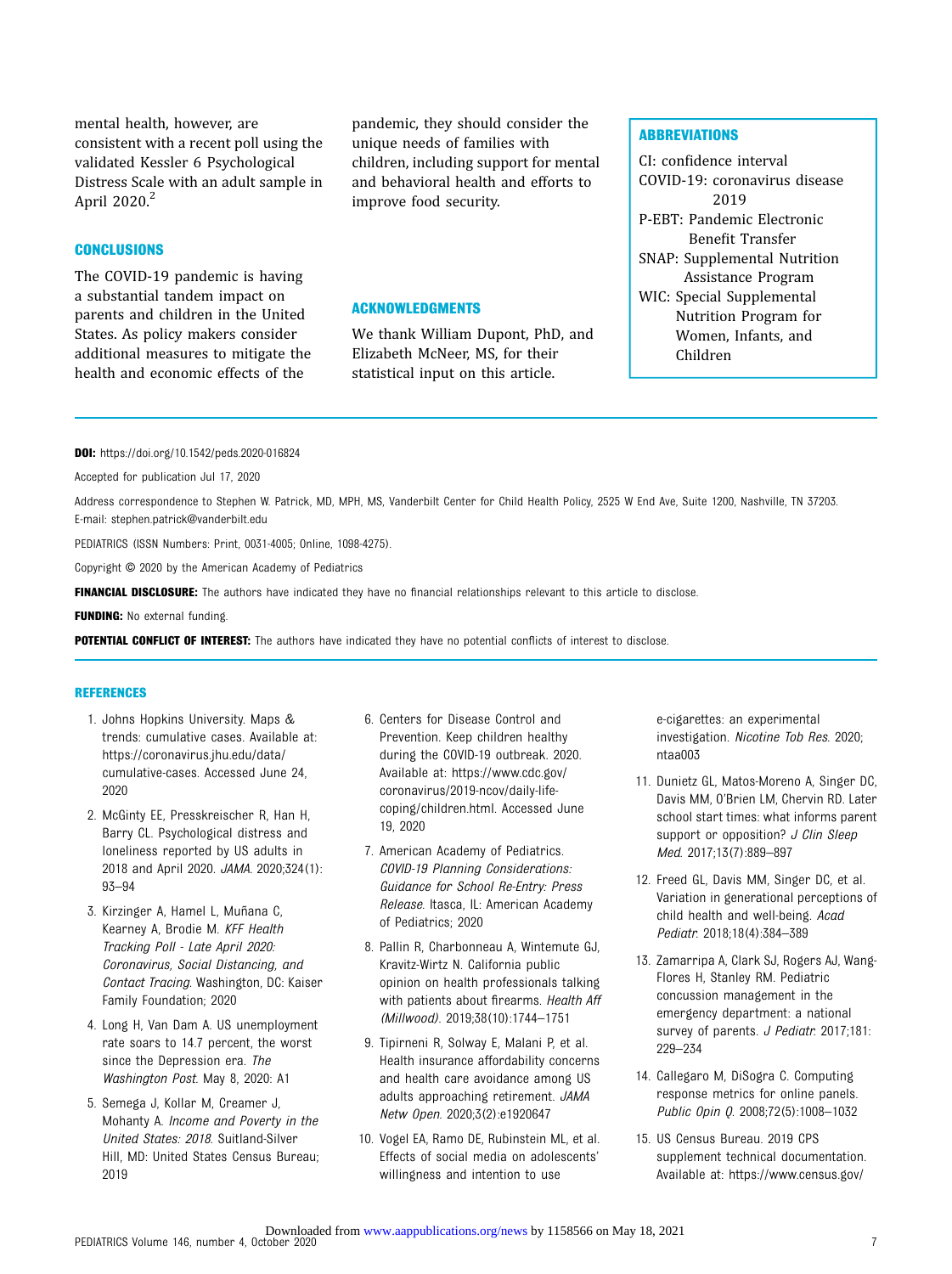<span id="page-7-0"></span>[programs-surveys/cps/technical](https://www.census.gov/programs-surveys/cps/technical-documentation/complete/2019.html)[documentation/complete/2019.html](https://www.census.gov/programs-surveys/cps/technical-documentation/complete/2019.html). Accessed June 23, 2020

- 16. US Census Bureau. American community survey (ACS). Available at: [https://www.census.gov/programs](https://www.census.gov/programs-surveys/acs)[surveys/acs](https://www.census.gov/programs-surveys/acs). Accessed June 23, 2020
- 17. US Department of Health and Human Services, Health Resources and Services Administration. National survey of children's health. Available at: [https://mchb.hrsa.gov/data/national](https://mchb.hrsa.gov/data/national-surveys)[surveys.](https://mchb.hrsa.gov/data/national-surveys) Accessed June 23, 2020
- 18. Lee J. Mental health effects of school closures during COVID-19. Lancet Child Adolesc Health. 2020;4(6):421
- 19. Golberstein E, Wen H, Miller BF. Coronavirus disease 2019 (COVID-19) and mental health for children and adolescents [published online ahead of print April 14, 2020]. JAMA Pediatr. doi: 10.1001/jamapediatrics.2020.1456
- 20. Calderon VJ. US parents say COVID-19 harming child's mental health. Gallup. June 16, 2020. Available at: [https://](https://news.gallup.com/poll/312605/parents-say-covid-harming-child-mental-health.aspx) [news.gallup.com/poll/312605/parents-](https://news.gallup.com/poll/312605/parents-say-covid-harming-child-mental-health.aspx)

[say-covid-harming-child-mental-health.](https://news.gallup.com/poll/312605/parents-say-covid-harming-child-mental-health.aspx) [aspx.](https://news.gallup.com/poll/312605/parents-say-covid-harming-child-mental-health.aspx) Accessed June 24, 2020

- 21. American Academy of Child and Adolescent Psychiatry; American Psychiatric Association. Needs of Students During the COVID-19 Era: American Academy of Child and Adolescent Psychiatry (AACAP) and American Psychiatric Association (APA) Detail Steps Necessary for Safely Reopening Schools This Fall [Press Release]. Washington, DC: American Psychiatric Association; 2020
- 22. Patrick SW, Davis MM. Reformulating the federal match as a key to the sustainability of Medicaid. JAMA Pediatr. 2013;167(3):218–220
- 23. Patrick SW, Choi H, Davis MM. Increase in federal match associated with significant gains in coverage for children through Medicaid and CHIP. Health Aff (Millwood). 2012;31(8): 1796–1802
- 24. Families First Coronavirus Response Act, HR 6201, 116th Congress (2019–2020). Pub L No. 116-127.

Available at: [https://www.congress.gov/](https://www.congress.gov/bill/116th-congress/house-bill/6201/text) [bill/116th-congress/house-bill/6201/](https://www.congress.gov/bill/116th-congress/house-bill/6201/text) [text](https://www.congress.gov/bill/116th-congress/house-bill/6201/text). Accessed June 23, 2020

- 25. Levinson-Castiel R, Merlob P, Linder N, Sirota L, Klinger G. Neonatal abstinence syndrome after in utero exposure to selective serotonin reuptake inhibitors in term infants. Arch Pediatr Adolesc Med. 2006;160(2):173–176
- 26. Dunn CG, Kenney E, Fleischhacker SE, Bleich SN. Feeding low-income children during the covid-19 pandemic. N Engl J Med. 2020;382(18):e40
- 27. Doberczak TM, Kandall SR, Wilets I. Neonatal opiate abstinence syndrome in term and preterm infants. J Pediatr. 1991;118(6):933–937
- 28. DeParle J. Hunger program's slow start leaves millions of children waiting. New York Times. May 26, 2020. Available at: [https://www.nytimes.com/2020/05/26/](https://www.nytimes.com/2020/05/26/us/politics/child-hunger-coronavirus.html) [us/politics/child-hunger-coronavirus.](https://www.nytimes.com/2020/05/26/us/politics/child-hunger-coronavirus.html) [html](https://www.nytimes.com/2020/05/26/us/politics/child-hunger-coronavirus.html). Accessed June 24, 2020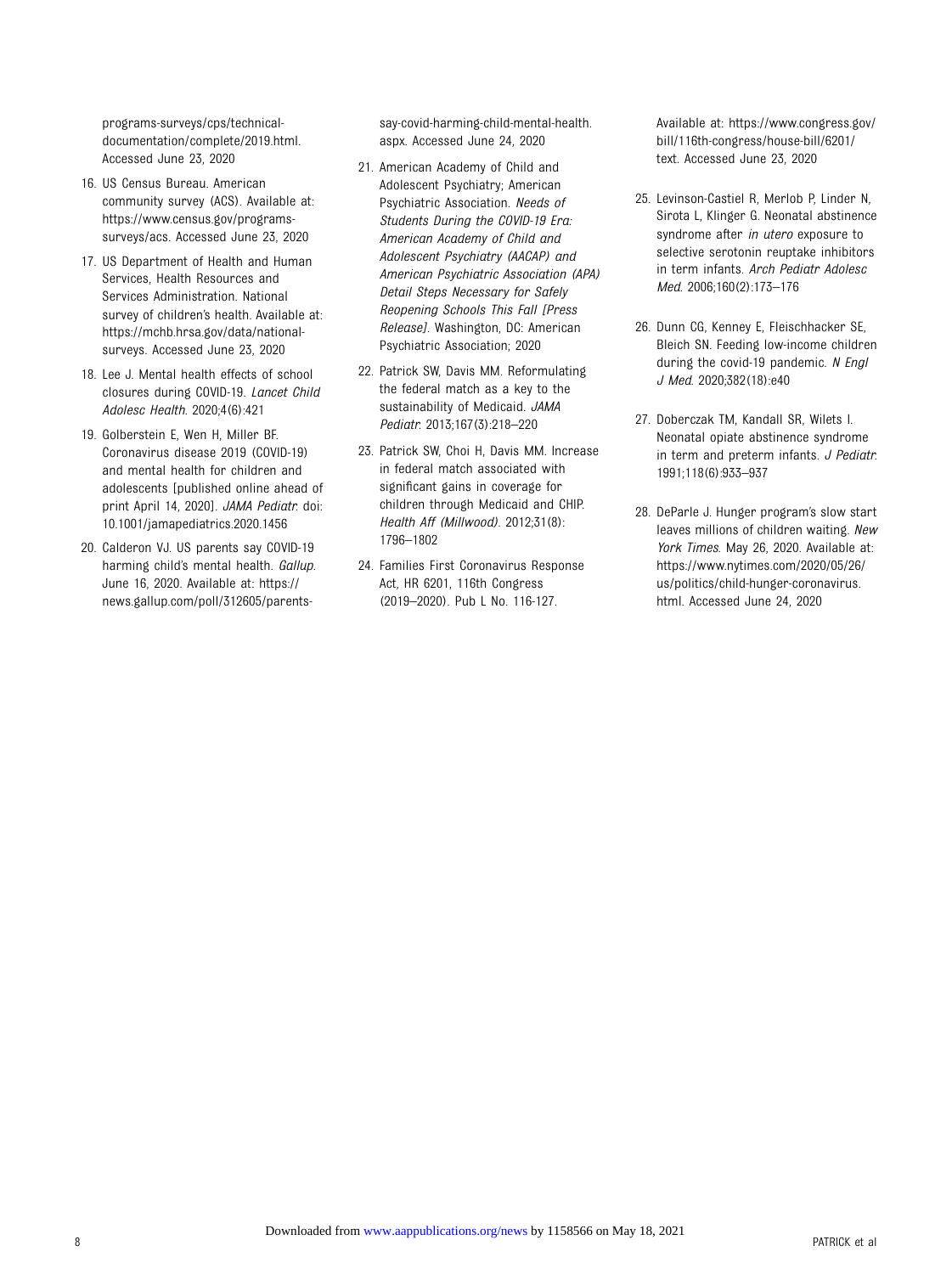# **National Survey Well-being of Parents and Children During the COVID-19 Pandemic: A**

DOI: 10.1542/peds.2020-016824 originally published online July 24, 2020; *Pediatrics* 2020;146; Halvorson, Sarah Loch, Mia Letterie and Matthew M. Davis Stephen W. Patrick, Laura E. Henkhaus, Joseph S. Zickafoose, Kim Lovell, Alese

| Updated Information $\&$<br><b>Services</b> | including high resolution figures, can be found at:<br>http://pediatrics.aappublications.org/content/146/4/e2020016824                                                            |
|---------------------------------------------|-----------------------------------------------------------------------------------------------------------------------------------------------------------------------------------|
| <b>References</b>                           | This article cites 13 articles, 1 of which you can access for free at:<br>http://pediatrics.aappublications.org/content/146/4/e2020016824#BI<br>BL                                |
| Permissions & Licensing                     | Information about reproducing this article in parts (figures, tables) or<br>in its entirety can be found online at:<br>http://www.aappublications.org/site/misc/Permissions.xhtml |
| <b>Reprints</b>                             | Information about ordering reprints can be found online:<br>http://www.aappublications.org/site/misc/reprints.xhtml                                                               |





DEDICATED TO THE HEALTH OF ALL CHILDREN®